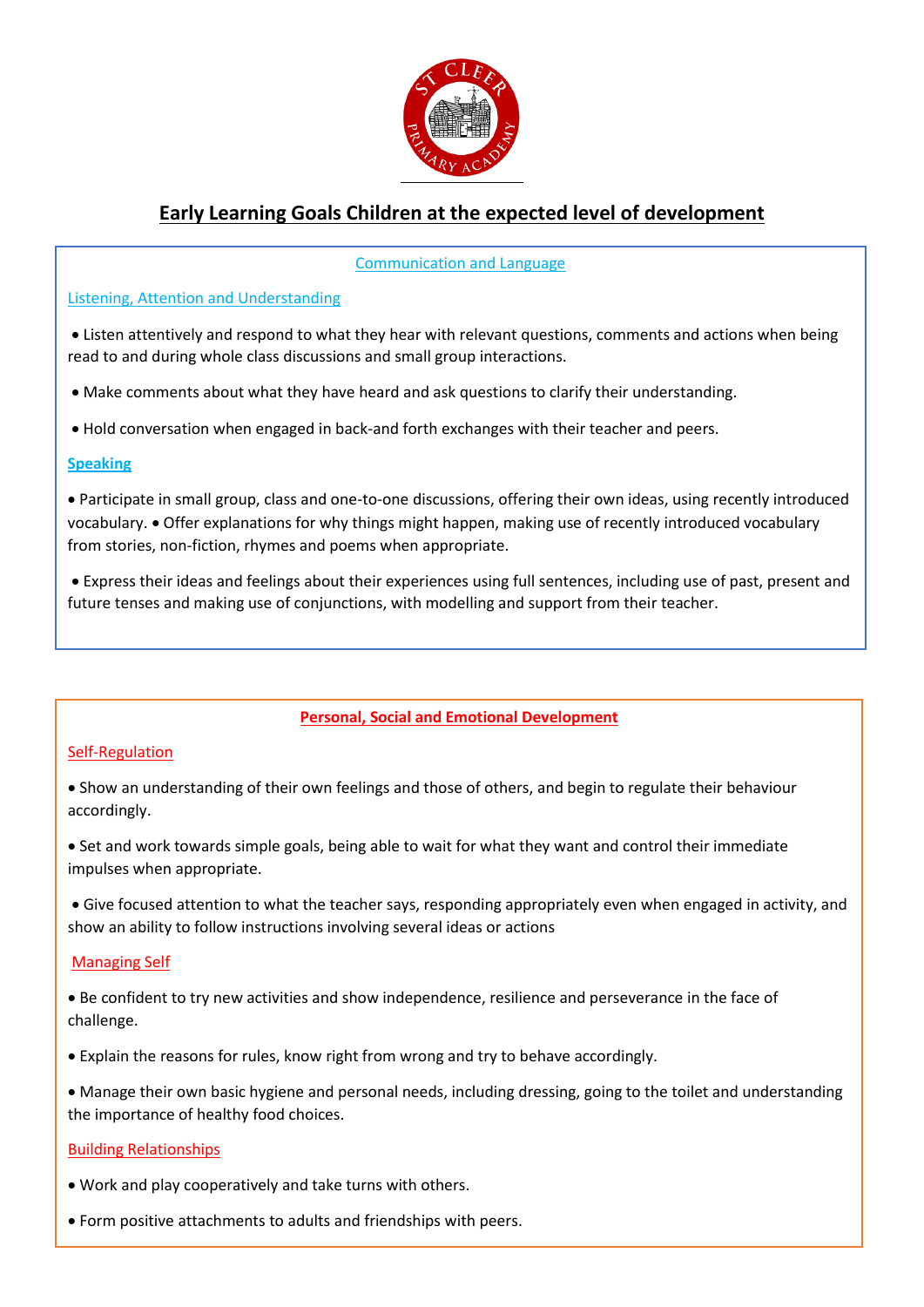#### **Expressive Arts and Design**

## **Creating with Materials**

• Safely use and explore a variety of materials, tools and techniques, experimenting with colour, design, texture, form and function.

- Share their creations, explaining the process they have used.
- Make use of props and materials when role playing characters in narratives and stories.

**Being Imaginative and Expressive**

- Invent, adapt and recount narratives and stories with peers and their teacher.
- Sing a range of well-known nursery rhymes and songs.

• Perform songs, rhymes, poems and stories with others, and – when appropriate – try to move in time with music.

## **Physical Development**

## Gross Motor Skills

- Negotiate space and obstacles safely, with consideration for themselves and others.
- Demonstrate strength, balance and coordination when playing.
- Move energetically, such as running, jumping, dancing, hopping, skipping and climbing.

#### **Fine Motor Skills**

- Hold a pencil effectively in preparation for fluent writing- using the tripod grip in almost all cases.
- Use a range of small tools, including scissors, paint brushes and cutlery.
- Begin to show accuracy and care when drawing.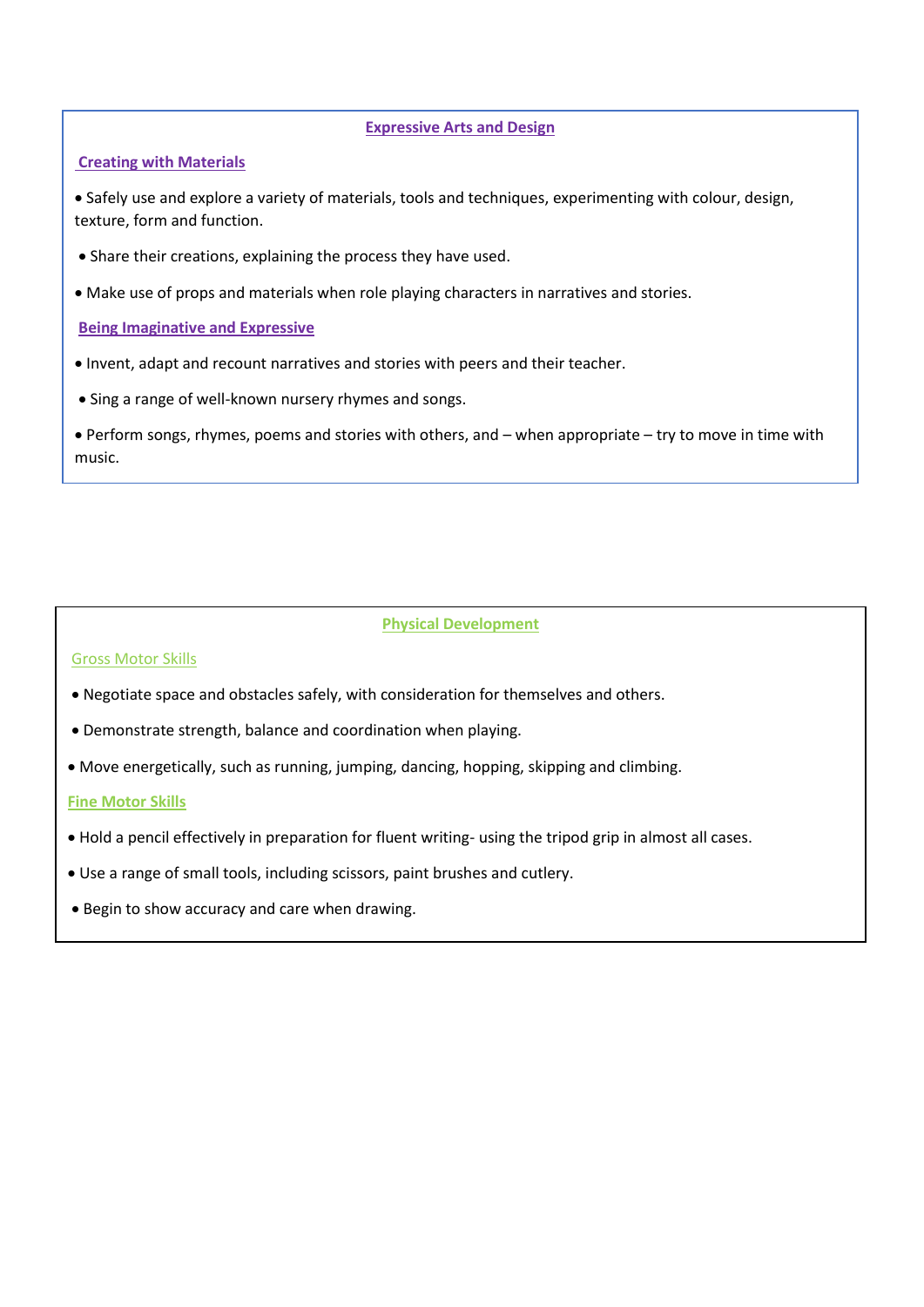## **Mathematics**

## **Number**

• Have a deep understanding of number to 10, including the composition of each number. • Subitise (recognise quantities without counting) up to 5.

• Automatically recall (without reference to rhymes, counting or other aids) number bonds up to 5 (including subtraction facts) and some number bonds to 10, including double facts.

## **Numerical Patterns**

- Verbally count beyond 20, recognising the pattern of the counting system.
- Compare quantities up to 10 in different contexts, recognising when one quantity is greater than, less than or the same as the other quantity.

• Explore and represent patterns within numbers up to 10, including evens and odds, double facts and how q

## **Understanding the World**

#### **Past and Present**

.

- Talk about the lives of the people around them and their roles in society.
- Know some similarities and differences between things in the past and now, drawing on their experiences and what has been read in class.
- Understand the past through settings, characters and events encountered in books read in class and storytelling.

## **People, Culture and Communities**

• Describe their immediate environment using knowledge from observation, discussion, stories, non-fiction

texts and maps.

- Know some similarities and differences between different religious and cultural communities in this country, drawing on their experiences and what has been read in class.
- Explain some similarities and differences between life in this country and life in other countries, drawing on knowledge from stories, non-fiction texts and – when appropriate – maps.

## **The Natural World**

- Explore the natural world around them, making observations and drawing pictures of animals and plants.
- Know some similarities and differences between the natural world around them and contrasting environments, drawing on their experiences and what has been read in class.
- Understand some important processes and changes in the natural world around them, including the seasons and changing states of matter.